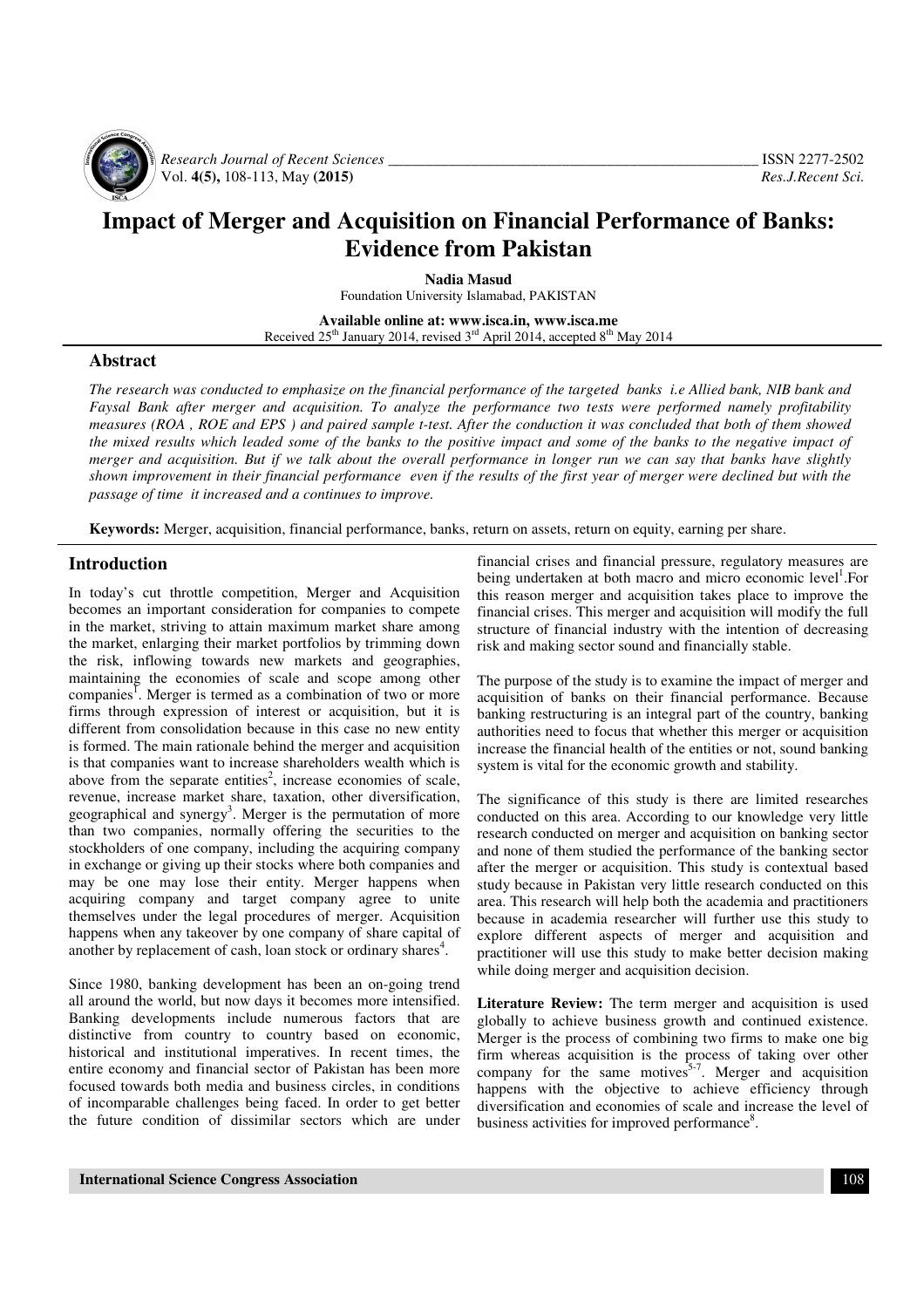| <b>Research Journal of Recent Sciences</b> | N.                              |
|--------------------------------------------|---------------------------------|
| Vol. $4(5)$ , 108-113, May (2015)          | Ros<br>. Recent Sc <sup>.</sup> |

There are number of studies that have been conducted to examine whether merger and acquisition are solutions to bank problems. Carlettiet al<sup>9</sup>, Cabral et al<sup>9</sup> and Szapary<sup>10</sup> scrutinized the linkage between banks merger and acquisition and profitability. According to previous literature provided by Caprion<sup>11</sup> and De-Nicolo<sup>12</sup> concluded that merger and acquisition have positive impact on most of the banking efficiency. Whereas, some of the researches provide blended evidence and some of them fail to show the clear relationship between merger and acquisition and bank performance. Furthermore, some supporting evidence of merger and acquisition is very little of achieving efficiency and cost saving $13$ . They also found the after merger banking organization will improve their profit efficiency significantly.

 $Stiroh<sup>14</sup>$  conducted the study on United States banks and suggested that as a result of merger and acquisition, there may be more considerable scale of efficiency from larger size of banks. But according to  $Strab<sup>15</sup>$  merger and acquisition have failed to show the profitability of banking sector. Amazingly, most of the studies evaluating the pre and post merger performances of the company and found that this potential efficiency is rarely materialized in case of merger and acquisition<sup>16</sup>. Some researcher found that they have no gain effect Beitelet al<sup>17</sup>, but David and Yener<sup>18</sup> suggested that M and A play a significantly role in developing the financial performance and efficiency. Despite of Straub<sup>15</sup> and Rhoades<sup>19</sup>, most of the researcher found that merger and acquisition strongly contributed to the banking sector profits.

Since late 1980, most of the under developing countries implemented financial reforms as a part of broader market oriented economic reforms<sup>20</sup>. Banks activities will imitate their distinctive role as engine of growth in any economy globally. The significance of financial sector of the economy consists of non banks and banks financial intermediaries, ever increasing financial products and the regulatory framework, in motivating economic growth is extensively accepted in developmental economies.

**Role of Mergers and Acquisitions on Firms' Performance:**  In the process of merger and acquisition all the stakeholders have the expectation that after merger and acquisition the firm will perform better and efficient than two firms did separately. The main motive behind the merger and acquisition is that new company gets benefit from the synergies, economies of scale; reduce operating costs which will help to get better the cash flows.

These measures have been used by the different authors to investigate that whether these measures influence the firms' performance or not. According to Kithituet al.<sup>3</sup>, companies that gone through the merger and acquisition process show little improvement in operations post merger/acquisition. According to the survey conducted by Houston and Ryngaert<sup>21</sup>that comparatively new firms had improved the assets turnover and practiced a diminution in capital expenditures in United States of America, the results explained that cost saving was improved by 13% rather than improvement in income.

**Hypothesis1:** Merger and acquisition have significant relationship with the financial performance of the banks.

**Hypothesis2:** Merger and acquisition have no relationship with the financial performance of the banks.

# **Methodology**

In this study we examined that, does merger and acquisition affect the financial performance of the banking sector of Pakistan. This study tries to set up relationship between variables, for example, how (before and after) merger and acquisition affect the profitability of the banking sector. To examine this effect we have selected 3 banks that have been merged or acquired during 2005-2011, but we took the data from 2000 to 2012 to examine that to what extent merger and acquisition affect the company's' profitability. Following are the banks that are used in this study:

The secondary data of the above mentioned five banks are taken from the annual audited reports from 2000 to 2012. Financial data is taken from the profit and loss statement, balance sheet and cash flow statements which are used for the calculation and analysis of financial performance through accounting ratios.

**Data Analysis:** The ratio analysis is used to analyze the financial performance of the banks that are under study. Data analysis is the method of bringing all the information gathered. Accounting ratios and paired sample t-test is applied on target and acquirer firms of pre-acquisition/ merger period, to examine the performance of both firms. Both pre-merger and postmerger data will compare to each other to determine the changes occur due to merger or acquisition. There are three types of accounting ratios that are used to measure the profitability and these are: ROA, ROE and EPS.

|      | тане-т<br><b>Selected Banks</b>                      |                                     |                           |                                     |               |  |  |  |  |  |  |  |  |
|------|------------------------------------------------------|-------------------------------------|---------------------------|-------------------------------------|---------------|--|--|--|--|--|--|--|--|
| $S+$ | <b>Institution</b>                                   | <b>Merged Into</b>                  | <b>Acquired By</b>        | <b>Name after Merger</b>            | Date Approved |  |  |  |  |  |  |  |  |
|      | Limited<br><b>Ibrahim</b><br>Leasing<br>(IBRL)       | <b>Allied Bank Limited</b><br>(ABL) |                           | <b>Allied Bank Limited</b><br>(ABL) | 31-05-2005    |  |  |  |  |  |  |  |  |
|      | Bank<br><b>PICIC</b><br>Commercial<br>Limited (PICB) |                                     | NIB Bank<br>Limited (NIB) | NIB Bank Limited                    | $01-01-2008$  |  |  |  |  |  |  |  |  |
|      | The Royal Bank of Scotland<br>Limited (RBS)          | Faysal Bank Limited<br>(FABL)       |                           | Faysal Bank Limited<br>(FABL)       | $03-01-2011$  |  |  |  |  |  |  |  |  |

**Table-1**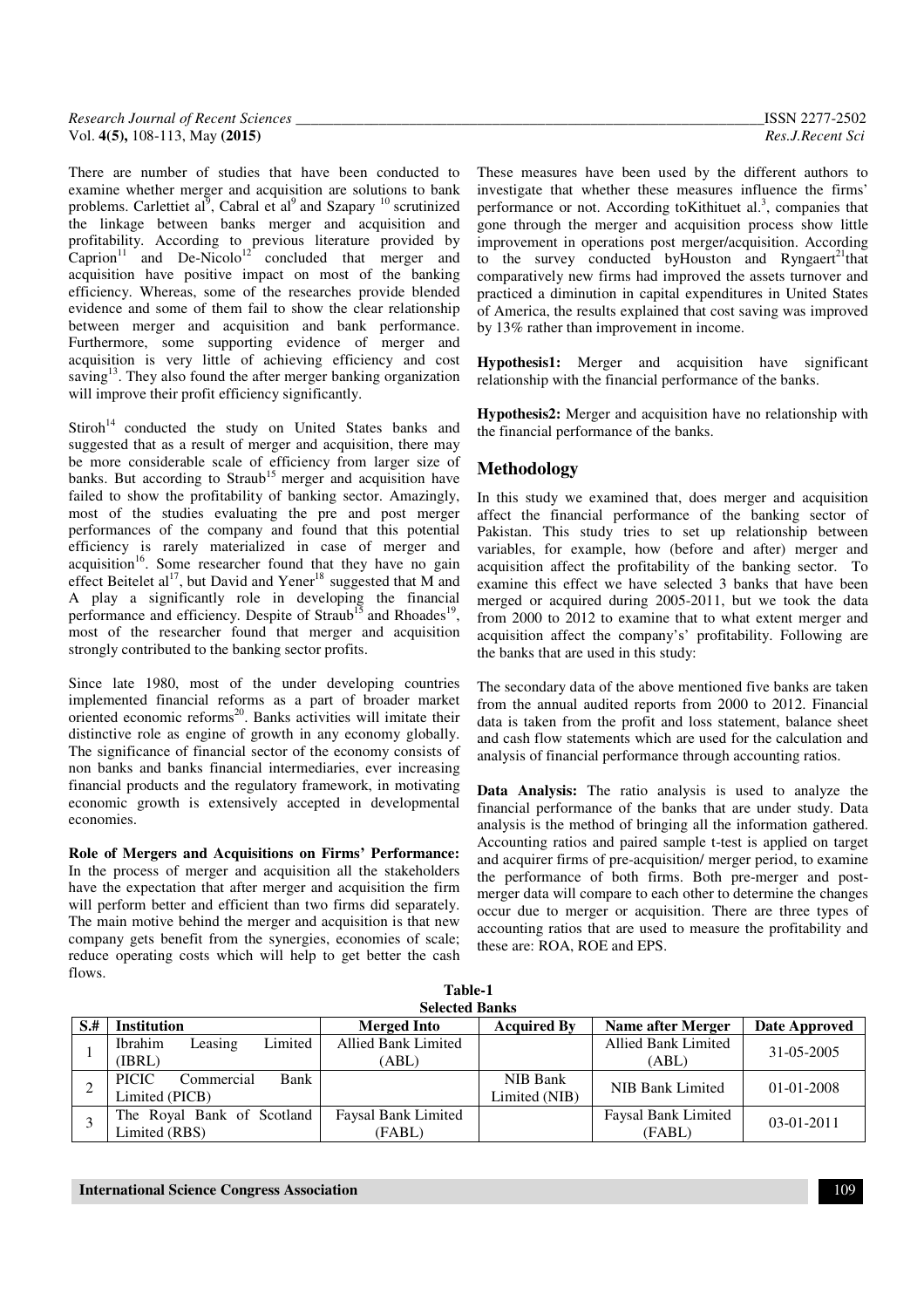# **Results and Discussion**

**Descriptive Statistics Analysis:** Data was taken from the financial statement of these banks. In table 2, we have calculated the ROA of Ibrahim Leasing Limited and Allied Bank Limited from 2001 to 2010. Both the banks merged in 2005. So we calculated the return on assets of pre and post merger. Pre-merger results of Ibrahim Leasing Limited had return on assets of 0.074, 0.08, 0.06, 0.05 and 0.06for the year 2001 to 2005 respectively. Whereas, pre-merger return on assets of Allied Bank limited of 0.063, 0.069, 0.05, 0.04 and 0.05 for the year 2001 to 2005 respectively. The average return on assets of both the banks before merger was 0.068, 0.074, 0.055, 0.045 and 0.055 for the period 2001 to 2005 respectively. After the merger we have calculated the post merger return on asset. In first year of merger the return on asset was fall by 50.9%, but in second year and so on it was gradually increased.

In table-3, we have calculated the ROE of Ibrahim Leasing Limited and Allied Bank Limited from 2001 to 2010. So we calculated the return on equity of pre and post merger. Premerger results of Ibrahim Leasing Limited had return on equity of 0.10, 0.14, 0.10, 0.04 and 0.05 for the year 2001 to 2005 respectively. Whereas, pre-merger return on equity of Allied Bank limited of 0.03, 0.04, 0.03, 0.06 and 0.09 for the year 2001 to 2005 respectively. The average return on equity of both the banks before merger was 0.065, 0.09, 0.065, 0.05 and 0.07 for

the period 2001 to 2005 respectively. After the merger we have calculated the post merger return on equity. In first year of merger the return on equity was increased by 29.1%, but in second year and so on it was gradually increased.

Table-4 explained the earning per share of the two merged banks. From 2001 to 2005 the earning per share of Ibrahim Leasing Limited was 1.16, 1.40, 1.25, 1.19 and 2.1 respectively, whereas the Allied Bank earnings per share were 3.53, 4.52, 5.35, 4.35 and 6.27 from 2001 to 2005 respectively. When these banks were merged the earning per share was increased by 0.52 from first year and then decreased by 0.07 and 0.17 in the next two years after that it was increased.

In table-5 PICIC commercial bank and NIB bank was analyzed. We examined that how much their financial performance affected by the merger and acquisition. The NIB bank acquired the PICIC commercial bank on 2008, so we calculated the return on asset of PICIC commercial bank and NIB bank. Firstly, return on assets of PICIC commercial bank was 0.01, 0.07, -0.04, -0.05 and -0.05 from 2003 to 2007 respectively. Whereas, NIB bank ROA was 0.01, 0.012, 0.04, 0.03 and 0.06 from 2003 to 2007 respectively. With comparison with the averages of both the banks, in first year the return on assets were decreased by 0.10 and then continuously deceased.

#### **Table-2 Allied Bank Limited ROA**

| <b>Banks</b>                   | 宝<br>Ñ | ø<br>Ñ | $\sim$<br>=<br>Ñ | $\mathbf{\Omega}$ | w<br>$\bar{\mathbf{c}}$ | ۴<br>0<br>Ñ | ∼<br>≏<br>≛<br>$\bar{\mathbf{c}}$ | $\infty$<br>ี | $\mathbf{S}$<br>$\overline{a}$ | Ñ    |  |  |
|--------------------------------|--------|--------|------------------|-------------------|-------------------------|-------------|-----------------------------------|---------------|--------------------------------|------|--|--|
| Ibrahim Leasing Limited (IBRL) | 0.074  | 0.08   | 0.06             | 0.05              | 0.06                    |             |                                   |               |                                |      |  |  |
| Allied Bank Limited (ABL)      | 0.063  | 0.069  | 0.05             | 0.04              | 0.05                    |             |                                   |               |                                |      |  |  |
| Average                        | 0.068  | 0.074  | 0.055            | 0.045             | 0.055                   |             |                                   |               |                                |      |  |  |
| Allied Bank Limited (ABL)      |        |        |                  |                   |                         | 0.028       | 0.03                              | 0.04          | 1.35                           | 1.86 |  |  |

| <b>Allied Bank Limited ROE</b> |              |                          |       |      |      |      |                |      |             |      |
|--------------------------------|--------------|--------------------------|-------|------|------|------|----------------|------|-------------|------|
| <b>Banks</b>                   | $\mathbf{a}$ | <u>ក</u><br>$\mathbf{a}$ | 2003  | Ñ    | 2005 | 2006 | $\mathbf{200}$ | 2008 | <b>2009</b> | 2010 |
| Ibrahim Leasing Limited (IBRL) | 0.10         | 0.14                     | 0.10  | 0.04 | 0.05 |      |                |      |             |      |
| Allied Bank Limited (ABL)      | 0.03         | 0.04                     | 0.03  | 0.06 | 0.09 |      |                |      |             |      |
| Average                        | 0.065        | 0.09                     | 0.065 | 0.05 | 0.07 |      |                |      |             |      |
| Allied Bank Limited (ABL)      |              |                          |       |      |      | 0.24 | 0.48           | 0.49 | 0.60        | 0.71 |

| <b>Allied Bank Limited EPS</b> |      |      |                                 |                                |         |      |      |                       |      |       |
|--------------------------------|------|------|---------------------------------|--------------------------------|---------|------|------|-----------------------|------|-------|
| <b>Banks</b>                   | 2001 | 2002 | $\boldsymbol{3}$<br>$\tilde{a}$ | 3<br>$\boldsymbol{\mathsf{a}}$ | n.<br>ສ | 2006 | 2007 | $\boldsymbol{8}$<br>ສ | 2009 | 2010  |
| Ibrahim Leasing Limited (IBRL) | 1.16 | 1.40 | .25                             | 1.19                           | 2.1     |      |      |                       |      |       |
| Allied Bank Limited (ABL)      | 3.53 | 4.52 | 5.35                            | 4.35                           | 6.27    |      |      |                       |      |       |
| Average                        | 2.34 | 2.96 | 3.3                             | 3.36                           | 4.18    |      |      |                       |      |       |
| Allied Bank Limited (ABL)      |      |      |                                 |                                |         | 8.16 | 7.57 | 6.43                  | 9.11 | 10.52 |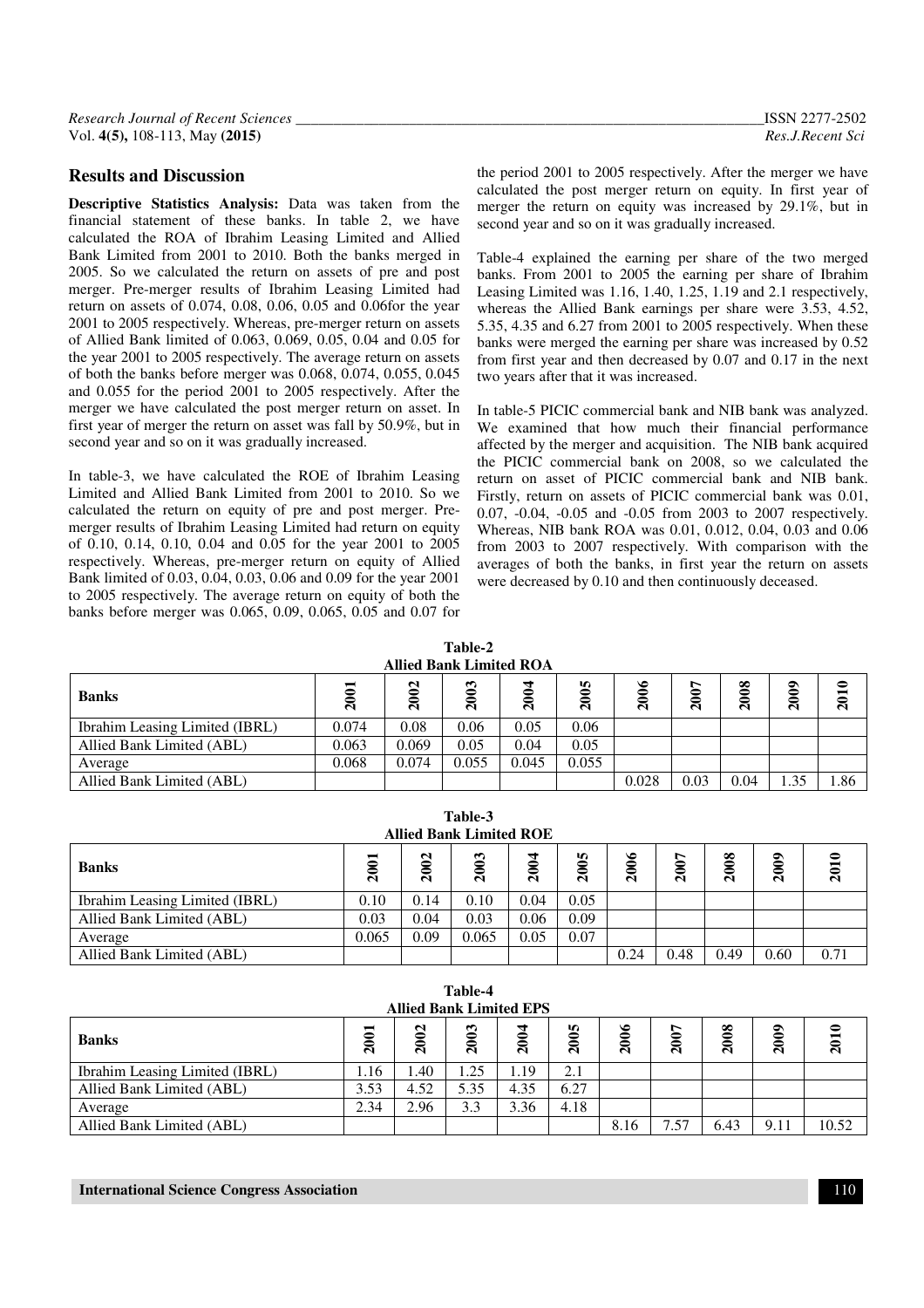| Research Journal of Recent Sciences | ISSN 2277-2502   |
|-------------------------------------|------------------|
| Vol. $4(5)$ , 108-113, May (2015)   | Res.J.Recent Sci |

In table-6, Return on equity was examined soPICIC commercial bank had 0.184, 0.21, 0.02, 0.04 and 0.03 from 2003 to 2007 respectively. Whereas, NIB bank ROE was 0.08, 0.12, 0.09, 0.07 and 0.03 from 2003 to 2007 respectively. With comparison with the averages of both the banks, in first year the return on equity was decreased and then it was increased for the next two years and till 2012 it was again decreased.

In table-7, earning per share of PICIC commercial bank had 2.23, 2.17, 1.27, 0.12 and 0.08 from 2003 to 2007 respectively. Whereas, NIB bank EPS was 1.32, 1.57, 1.10, 1.15 and 1.21 from 2003 to 2007 respectively. With comparison with the averages of both the banks, EPS was continuously decreased.

In table-8, we calculated the return on assets of Royal bank of Scotland and Faysal Bank Limited from 2006 to 2012 respectively. Both the banks were merged in 2011. Return on asset of Royal Bank of Scotland was 0.003, 0.003, 0.004, 0.006 and 0.009 and Faysal bank ROA was 0.04, 0.02, 0.008, 0.006 and 0.007 from 2006 to 2010 respectively. From the averages of both the bank, we can found that ROA was firstly decreased and after that it was increased.

Return on equity of Royal Bank of Scotland Limited was calculated in table-9, the results calculated were 0.027, 0.028, 0.037, 0.045 and 0.005 and Faysal bank had 1.11, 0.77, 0.21, 0.19 and 0.16 from 2006 to 2010 respectively. Relating with the averages of both the banks, after merger the bank ROE was increased.

In table-10, earning per share was calculated which shows that RBS had 0.07, 0.05, -1.2, -0.05 and -0.02 from 2006 to 2010 whereas Faysal bank EPS was 1.15, 2.11, 4.29, 1.97 and 1.45. The merger of these banks increased the EPS of the bank.

| Table-5                     |  |  |  |  |  |  |  |  |
|-----------------------------|--|--|--|--|--|--|--|--|
| <b>NIB Bank Limited ROA</b> |  |  |  |  |  |  |  |  |

| <b>Banks</b>                                  | S<br>=<br>$\mathbf{S}$ | ┓<br>$\frac{200}{200}$ | m<br>ສ  | $\bullet$<br>$\tilde{a}$ | $\boldsymbol{\mathsf{a}}$ | $\boldsymbol{8}$<br>$\tilde{a}$ | ञ<br>ສ | $\mathbf{a}$<br>$\bf{a}$ | −<br>$\mathbf{S}$ | $\mathbf{\mathsf{N}}$<br>−<br>ສ |  |  |
|-----------------------------------------------|------------------------|------------------------|---------|--------------------------|---------------------------|---------------------------------|--------|--------------------------|-------------------|---------------------------------|--|--|
| PICIC<br>Bank Limited<br>Commercial<br>(PICB) | 0.01                   | 0.07                   | $-0.04$ | $-0.05$                  | $-0.05$                   |                                 |        |                          |                   |                                 |  |  |
| NIB Bank Limited (NIB)                        | 0.01                   | 0.012                  | 0.04    | 0.03                     | 0.06                      |                                 |        |                          |                   |                                 |  |  |
| Average                                       | 0.01                   | 0.04                   | 0       | $-0.01$                  | 0.01                      |                                 |        |                          |                   |                                 |  |  |
| NIB Bank Limited (NIB)                        |                        |                        |         |                          |                           | 0.001                           | 0.003  | $-0.06$                  | $-0.013$          | 0.0001                          |  |  |

**Table-6 NIB Bank Limited ROE Banks 2003 2004 2005 2006 2007 2008 2009 2010 2011 2012** PICIC Commercial Bank Limited (PICB)  $(0.184 \mid 0.21 \mid 0.02 \mid 0.04 \mid 0.03)$ NIB Bank Limited (NIB) 0.08 0.12 0.09 0.07 0.05 Average 0.132 0.165 0.055 0.06 0.04 NIB Bank Limited (NIB) 2002

| Table-7<br><b>NIB Bank Limited EPS</b>                                           |              |        |       |      |            |      |                   |              |                   |       |
|----------------------------------------------------------------------------------|--------------|--------|-------|------|------------|------|-------------------|--------------|-------------------|-------|
| 2005<br>៖<br>$\boldsymbol{8}$<br>ఌ<br>2004<br>2012<br>$\Xi$<br>๑<br><b>Banks</b> |              |        |       |      |            |      |                   |              |                   |       |
|                                                                                  | $\mathbf{S}$ |        |       | Ñ    | Ñ          | న    | $\mathbf{\Omega}$ | $\mathbf{a}$ | $\mathbf{\Omega}$ |       |
| PICIC Commercial Bank Limited (PICB)                                             | 2.23         | 2.17   | 1.27  | 0.12 | 0.08       |      |                   |              |                   |       |
| NIB Bank Limited (NIB)                                                           | . 32         | . . 57 | 1.10  | 1.15 | $\cdot$ 21 |      |                   |              |                   |       |
| Average                                                                          | 1.775        | 1.87   | 1.185 | 0.63 | 0.645      |      |                   |              |                   |       |
| NIB Bank Limited (NIB)                                                           |              |        |       |      |            | 0.21 | 0.17              | $-2.50$      | $-0.34$           | 0.004 |

| Table-8<br><b>Faysal Bank Limited ROA</b> |        |              |        |        |       |       |       |  |  |  |
|-------------------------------------------|--------|--------------|--------|--------|-------|-------|-------|--|--|--|
| <b>Banks</b>                              | క<br>Ñ | $\mathbf{a}$ | ∞<br>Ñ | ౭<br>Ñ | 2010  | 2011  | 2012  |  |  |  |
| The Royal Bank of Scotland Limited (RBS)  | 0.003  | 0.003        | 0.004  | 0.006  | 0.009 |       |       |  |  |  |
| Faysal Bank Limited (FABL)                | 0.04   | 0.02         | 0.008  | 0.006  | 0.007 |       |       |  |  |  |
| Average                                   | 0.02   | 0.01         | 0.006  | 0.006  | 0.008 |       |       |  |  |  |
| Faysal Bank Limited (FABL)                |        |              |        |        |       | 0.004 | 0.005 |  |  |  |

| <b>International Science Congress Association</b> |  |
|---------------------------------------------------|--|
|---------------------------------------------------|--|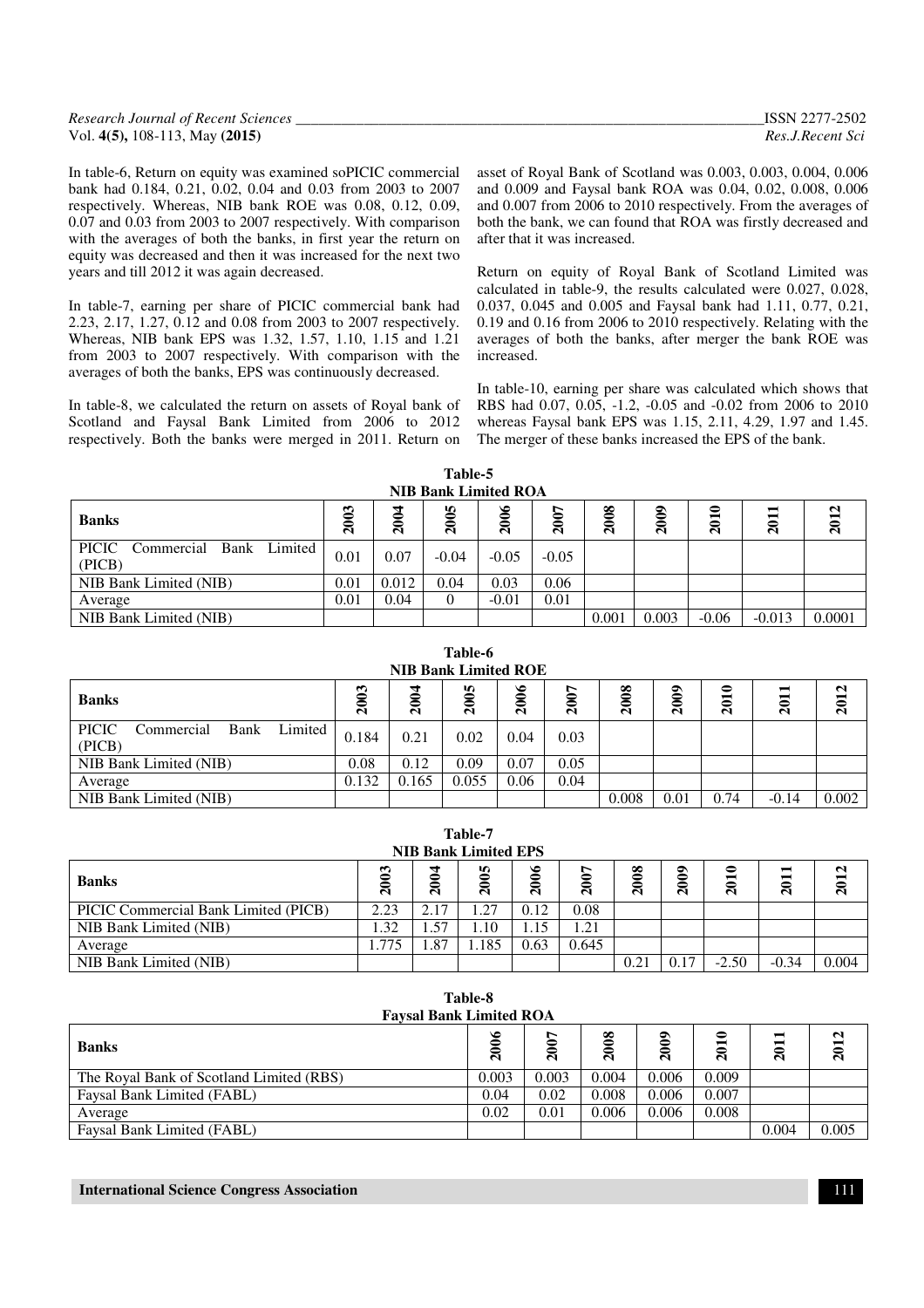| <b>Favsal Bank Limited ROE</b>           |        |             |       |                   |       |                   |      |  |  |  |
|------------------------------------------|--------|-------------|-------|-------------------|-------|-------------------|------|--|--|--|
| <b>Banks</b>                             | ص<br>Ñ | $\tilde{a}$ | 2008  | $\mathbf{S}$<br>ສ | 2010  | −<br>$\mathbf{a}$ | 2012 |  |  |  |
| The Royal Bank of Scotland Limited (RBS) | 0.027  | 0.028       | 0.037 | 0.045             | 0.005 |                   |      |  |  |  |
| Faysal Bank Limited (FABL)               | 1.11   | 0.77        | 0.21  | 0.19              | 0.16  |                   |      |  |  |  |
| Average                                  | 0.56   | 0.39        | 0.24  | 0.11              | 0.08  |                   |      |  |  |  |
| Faysal Bank Limited (FABL)               |        |             |       |                   |       | 0.15              | 0.19 |  |  |  |

**Table-9** 

| <b>Faysal Bank Limited EPS</b>           |                              |      |        |         |         |                                              |      |
|------------------------------------------|------------------------------|------|--------|---------|---------|----------------------------------------------|------|
| <b>Banks</b>                             | క<br>-<br>$\bar{\mathbf{a}}$ | 2007 | 2008   | ন       | 2010    | $\overline{\phantom{0}}$<br>$\overline{201}$ | 2012 |
| The Royal Bank of Scotland Limited (RBS) | 0.07                         | 0.05 | $-1.2$ | $-0.05$ | $-0.02$ |                                              |      |
| Faysal Bank Limited (FABL)               | 1.15                         | 2.11 | 4.29   | 1.97    | 1.45    |                                              |      |
| Average                                  | 0.61                         | 0.08 | 1.54   | 1.94    | 1.44    |                                              |      |
| Faysal Bank Limited (FABL)               |                              |      |        |         |         | 1.55                                         | 1.53 |

**Profitability Measures Of Banks (Paired Sample T-Test):**  Table-11 shows the paired sample t-test. In this table we have calculated the ROA, ROE and EPS of Allied Bank Limited as it was mentioned earlier that it got merged with Ibrahim Leasing Limited in 2005.After performing the paired sample t-test we have come to the conclusion that it shows the positive and significant values which means that overall profitability of Allied Bank has increased after merging which is a good thing.

| Table-11                   |      |            |      |  |
|----------------------------|------|------------|------|--|
| <b>Allied Bank Limited</b> |      |            |      |  |
|                            | ROA  | <b>ROE</b> | EPS  |  |
| t-test                     | 5.09 |            | 3.33 |  |

Table-12 shows the paired sample t-test. The values of ROA, ROE and EPS are shown respectively of NIB Bank and inculcate that they are negative and insignificant so this states that the overall profitability has decreased after merging with PICIC Commercial Bank but the results are not that worst as it's not significantly impacting the equation.

**Table-12** 

| <b>NIB Bank</b> |         |              |           |  |
|-----------------|---------|--------------|-----------|--|
|                 | ROA     | ROE          | EPS       |  |
| t-test          | $-1.04$ | .በ 757<br>-- | $-0.8006$ |  |
|                 |         |              |           |  |

Table-13 shows the paired sample t-test of Faysal Bank. This shows that the values are negative and significant; hence the profitability of the Bank has decreased. The result shows that ROA and ROE have insignificantly decreased hence it's not an alarming situation whereas EPS is showing negative and significant relation that needs to be checked and controlled.

|                    | Table-13 |  |  |  |
|--------------------|----------|--|--|--|
| <b>Favsal Bank</b> |          |  |  |  |
| 20 A               | DAE      |  |  |  |

|        | $\sim$ $\sim$ $\sim$<br>$\bf{A}$ | ---<br>---                 | $\neg$ n $\alpha$<br>ັ<br>-- |
|--------|----------------------------------|----------------------------|------------------------------|
| t-test | -                                | $\sim$<br>-<br><b>1.JU</b> | $\epsilon$                   |
|        |                                  |                            |                              |

# **Conclusion**

Empirical evidence shows mixed results of merger and acquisition. In this research we studied the effect of merger and acquisition on firm's financial performance. We took three profitability measures, ROA, ROE and EPS and applied paired sample t-test for comparing the pre-post results of the banks under consideration.

Results show that ROA of two banks was increased and one bank return on asset was decreased after the merger and acquisition, but as compared to averages of two institutions the results was first fall below the merged year average but after that it become improved. In this study the results are consistent with the Kithituet.  $al^3$ , considering the results of Allied bank limited, average ROA of the two merged bank in 2005 was 0.055 which was first decreased by 0.028 and then it was increased by 0.03, 0.04, 1.35 and 1.86 from 2007 to 2010 respectively. Results of ROA showed that some banks had positive effect of merger and acquisition whereas some banks have negative results.

The study also showed the mixed results of return on equity, some banks show positive effect of merger and acquisition whereas, some banks show negative effect. If we take the results of NIB bank limited, the average ROE was 0.04 in 2007 but after merger it was decreased by 0.008, 0.01 and 0.74 in 2008, 2009 and 2010 respectively. But in 2011 ROE was decreased by -0.14 and then improved by 0.002 in 2012. This merger shows the mixed result. But if we take an example of Faysal bank limited it continuously increased after merger. So in the nutshell ROE has mixed results. The third performance indicator was EPS, this also showed mixed results. Some banks showed increasing effect in earning per share whereas some have decreasing effect. Allied bank showed increasing trend in earning per share whereas, NIB bank shows decreasing effect with respect to average of both merged banks.